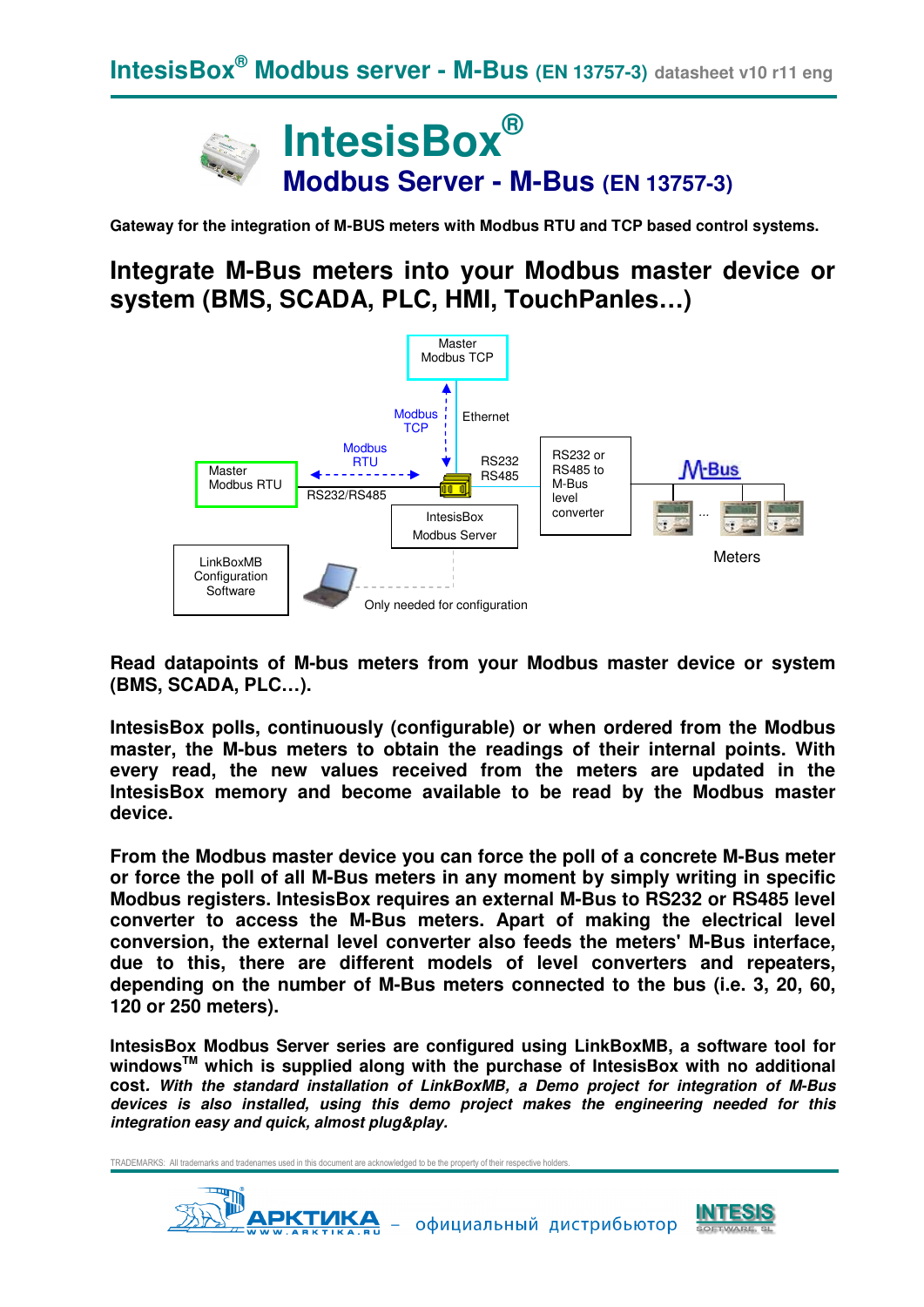## **IntesisBox capacity**

| Element                 | <b>Basic</b><br>version | Extended<br>version | <b>Notes</b>                                                                          |
|-------------------------|-------------------------|---------------------|---------------------------------------------------------------------------------------|
| Number of M-Bus devices | 60                      | 500                 | Number of M-Bus meters (connected to the<br>bus) that can be read from IntesisBox.    |
| Number of M-Bus signals | 600                     | 2000                | Number of M-Bus signals (readings in the<br>meters) that can be read from IntesisBox. |

There are two different versions of *IntesisBox<sup>®</sup> Modbus Server - M-bus* with different capacity every one of them.

- Basic version with capacity of 600 points and 60 M-Bus meters. Ref.: IBOX-MBS-MBUS-A
- Extended version with capacity of 2000 points and 500 M-Bus meters. Ref.: IBOX-MBS-MBUS-B



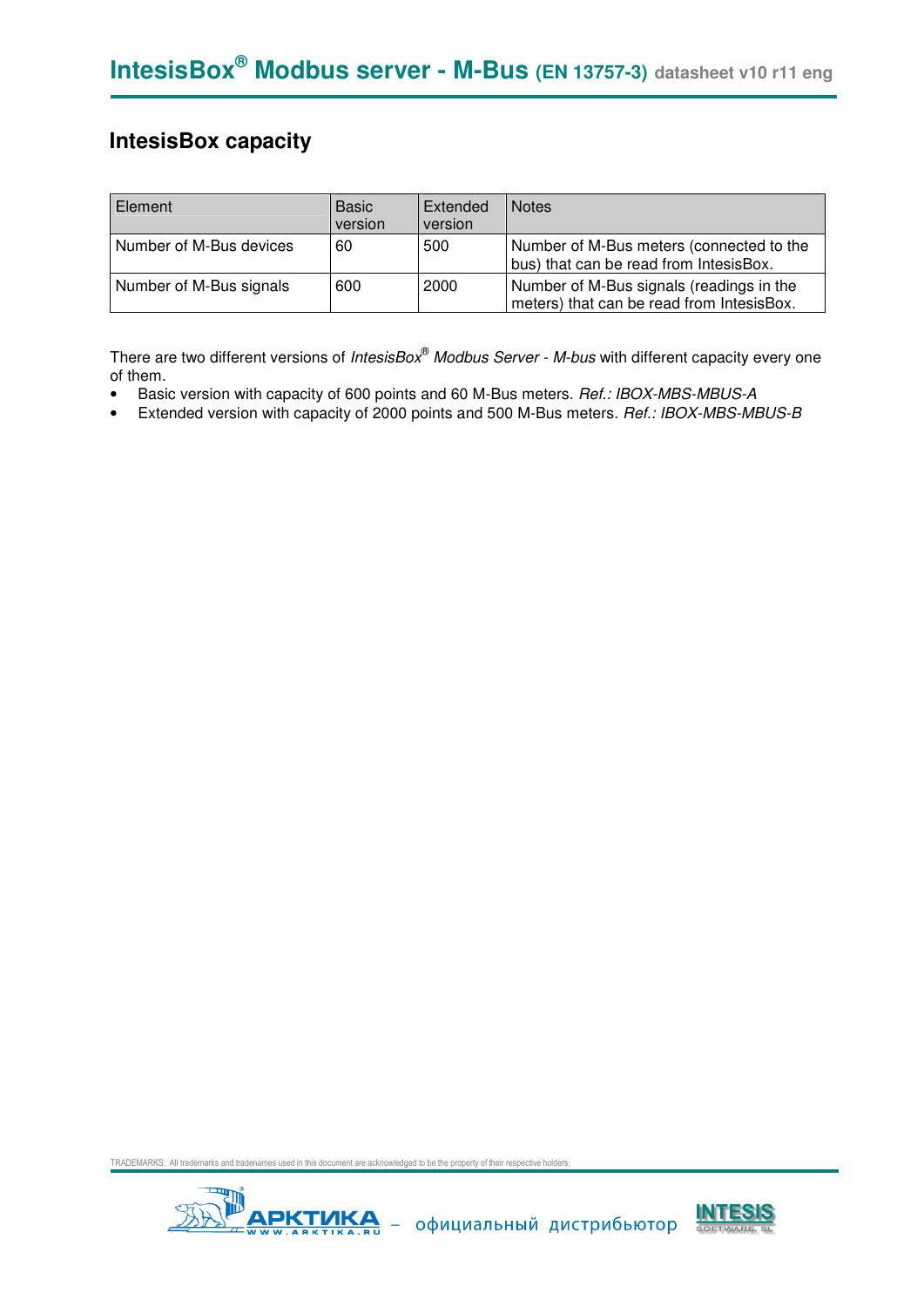## **Sample applications**

#### **Integration of any M-Bus meter into Modbus control systems (RTU or TCP).**





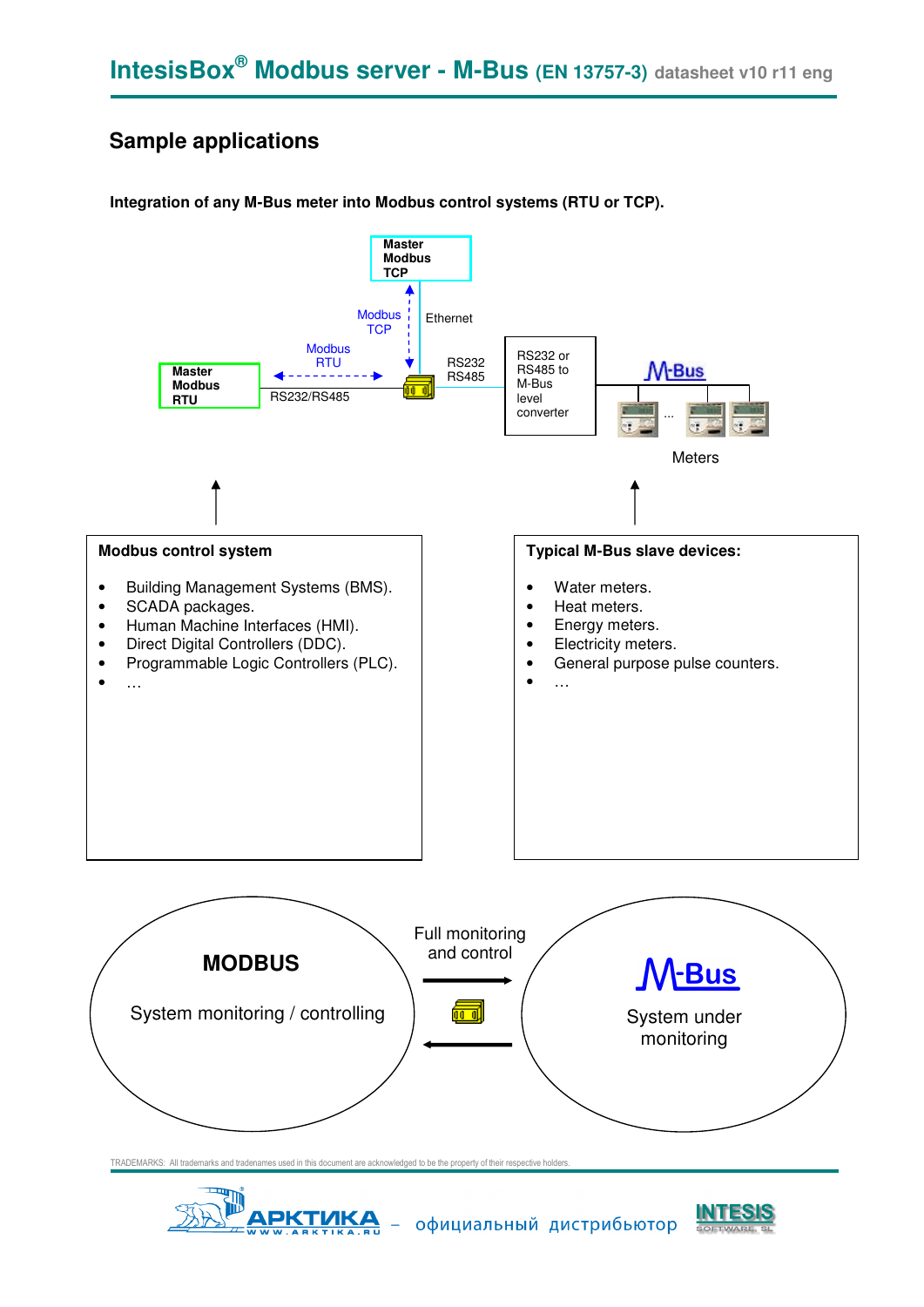# **Typical applications**

**The following is a diagram of a small/medium size installation (up to 60 meters):** 



**The following is a diagram of a large installation (up to 500 meters):** 



\* The maximum bus distance allowed by the converter or repeater will depend on the baud rate used, the section of the wires used , the number of M-Bus devices connected and the location of the devices inside the bus (all concentrated at the end of the bus, equally distributed along the bus, etc.).



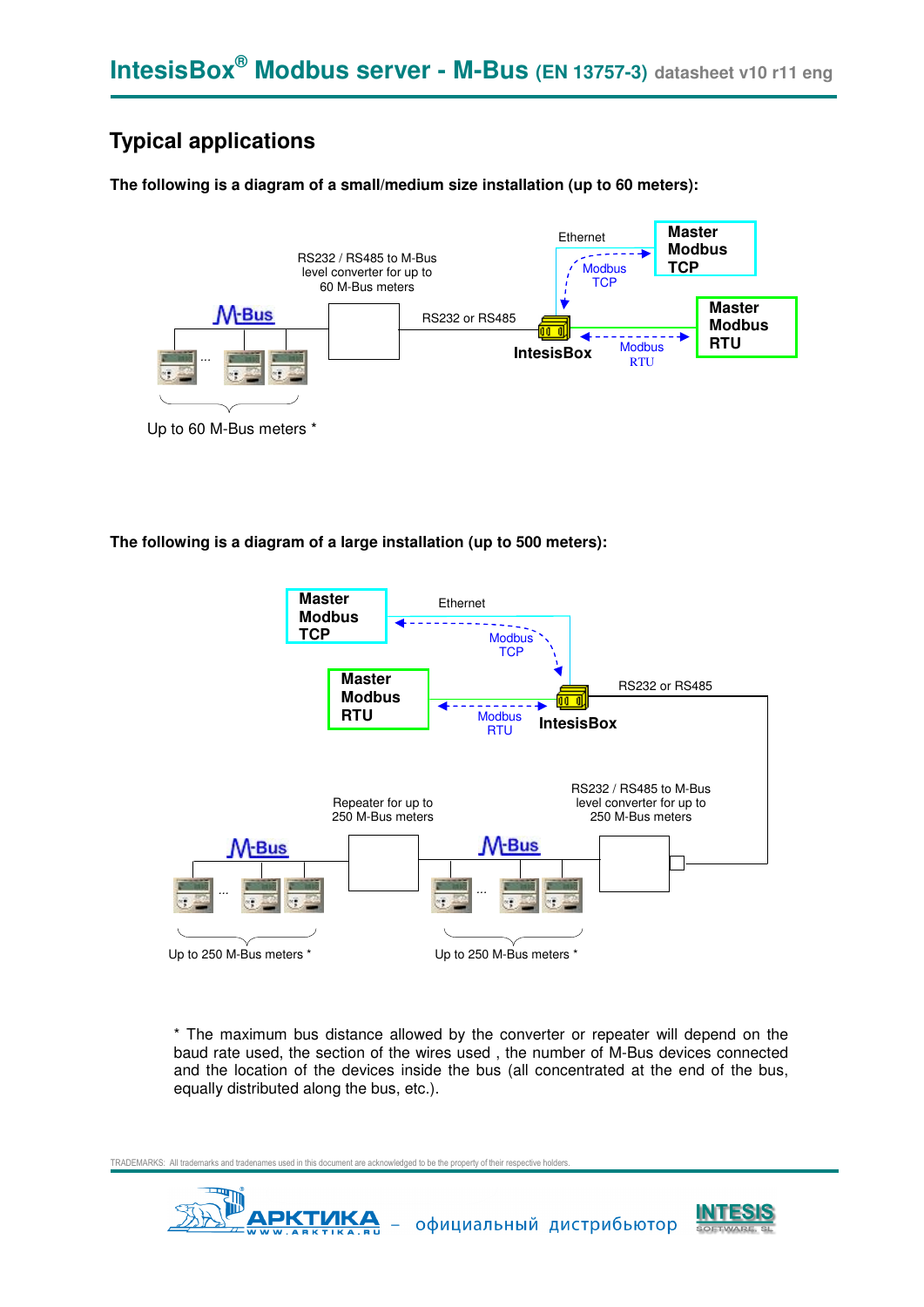## **Modbus interface of IntesisBox**

#### Functions supported

- Modbus functions 03 and 04 (read holding registers and read input registers) can be used to read Modbus registers corresponding M-Bus meters readings.
- If poll records are used to read more than one register, it is necessary that the range of addresses requested contains valid addresses, if not, the corresponding Modbus error code will be returned.
- Modbus error codes are fully supported, they will be sent whenever a non valid Modbus action or address is required.
- Modbus functions 01 and 02 (read coils and read discrete inputs) can be used to read Modbus registers corresponding to digital datapoints, i.e. the virtual signals indicating communication error with the M-Bus meters.
- Modbus functions 05 and 15 (*Write Single Coil* and *Write Multiple Coils*) can be used to write Modbus registers corresponding to digital datapoints, i.e. special datapoints to force the poll of individual M-Bus meters or the poll to all meters.

#### Modbus RTU

- Baud rate can be selected from 1200, 2400, 4800, 9600, 19200, 38400 and 56700.
- Data Bits, Parity and Stop Bits can be also configured.
- Modbus slave number can be configured.
- Physical connection (RS232 or RS485) can also be selected.
- Only the lines RX, TX and GND of the RS232 port are used (TX and RX for RS485).

#### Modbus TCP

- The TCP port to use can be configured (by default 502 is used).
- The IP address, subnet mask and default router address to use by IntesisBox® can be also configured.

#### Address Map

The address map is fully configurable.

| Modbus data coding | For virtual signals, Data coding format by default is:                                                                          |
|--------------------|---------------------------------------------------------------------------------------------------------------------------------|
| formats supported  | 1 bit.                                                                                                                          |
|                    | Data coding format can be selected, for any analog point in the gateway, to be:<br>32 bit float (MB).<br>32 bit float (LSBMSB). |



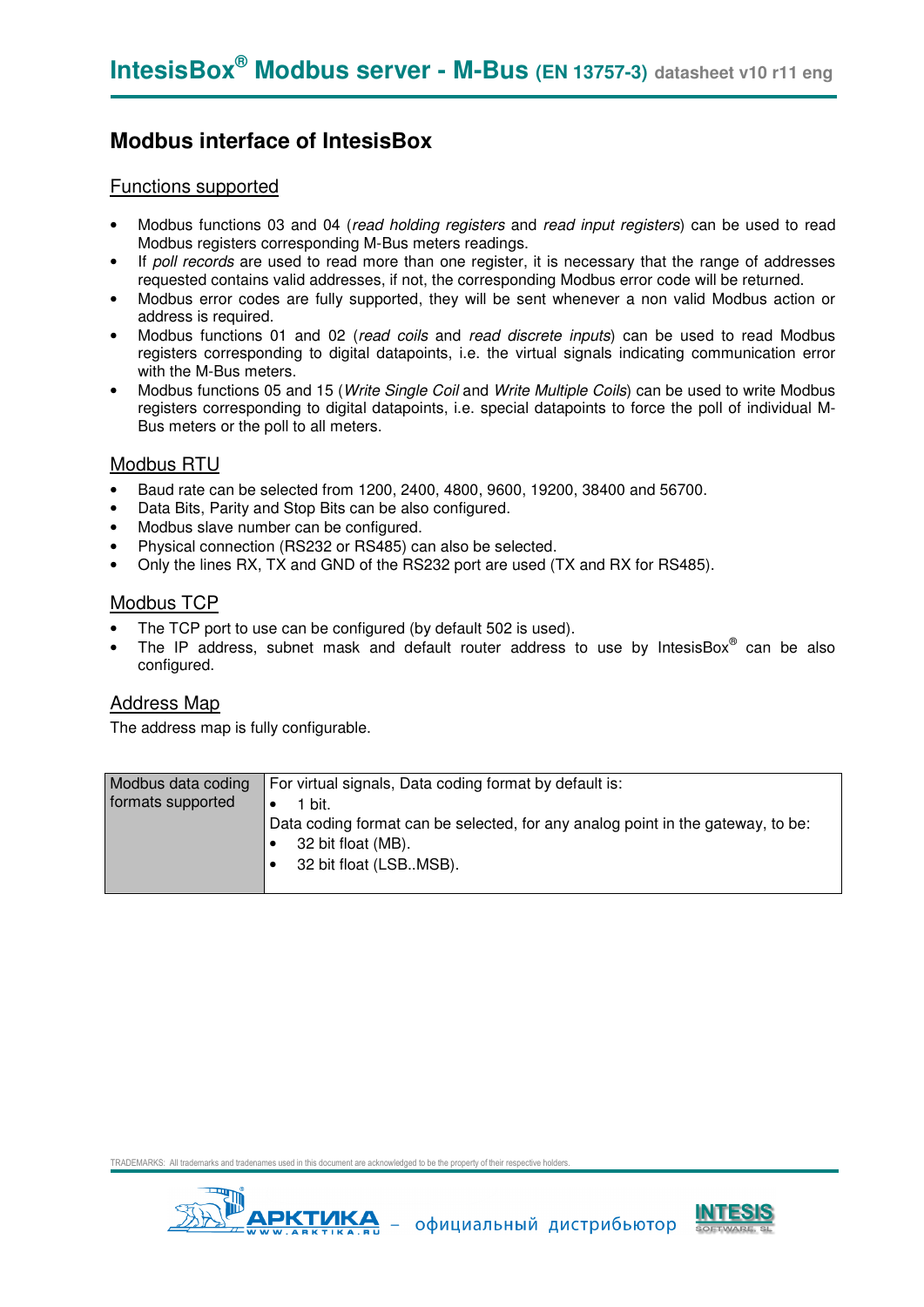### **M-Bus interface of IntesisBox**

The gateway connects to the M-Bus meters through an external RS232 or RS485 to M-Bus level converter, this external level converter is not included in the scope of delivery, and must be ordered separately or purchased directly by the customer.

Apart of making the electrical level conversion, the converter must also feed the M-Bus, due to this, there are different models of level converters and repeaters, depending on the maximum number of M-Bus meters that can be connected to them (normally 3, 20, 60, 120 or 250 meters).

These are the main features of the M-Bus interface of IntesisBox:

- RS232 (DB9 male connector, DTE) or RS485 two wires (plug-in terminal bloc with screws), which one to use is software configurable.
- Baud rate configurable from 300 to 9600 bps (the allowed baud rates in M-Bus are from 300 to 9600 bps, in general the devices are normally configured at 2400 bps at the factory).
- Primary and secondary addressing allowed.
- Useful timeouts and specific parameters to make the interface widely compatible with many meter's peculiarities found usually between different manufacturers.
- Polling of the meters can be continuously, either configured in the own IntesisBox or you can activate/deactivate continuous polling of the meters from Modbus side using a special datapoint.
- You can force a polling of the meters (refresh of readings) in any moment from Modbus side using special datapoints: one datapoint to force a polling of all the meters, and one specific datapoint per meter to force the polling of the individual meter.
- IntesisBox can also be configured to make a single polling of the meters (refresh of readings) at the start up.
- For each meter, a datapoint is available in Modbus indicating communication error with the meter, also a general communication error datapoint is available (that will be active whenever the communication with one or more meters has failed).
- Fully flexible configuration of the registers to poll in the meter, to adapt to any type of meter.

#### M-Bus signal types supported

IntesisBox can read the following type of signals offered by M-Bus meters:

- Energy (kWh or J).
- Volume (m3, feet3, gallon).
- Mass (kg).
- Power (kW or J/h).
- Volume flow (m3/h, m3/min or m3/s, gallon/h, gallon/min, gallon/s).
- Mass flow (kg/h).
- Flow Temperature (°C).
- Return Temperature (°C).
- Temperature difference (K).
- External Temperature (°C).
- Temp. limit  $(°C)$ .
- Pressure (Bar).
- Volts (volts).
- Amps (amps).
- H.C.A., without units. (Multipurpose signal used, for example, by some energy meters to offer the readings of auxiliary pulse counter inputs of the device).
- On Time, normally in hours but depends on the meter.
- Operating Time, normally in hours but depends on the meter.
- Averaging Duration, normally in hours but depends on the meter.
- Actuality Duration, normally in hours but depends on the meter.
- And others.



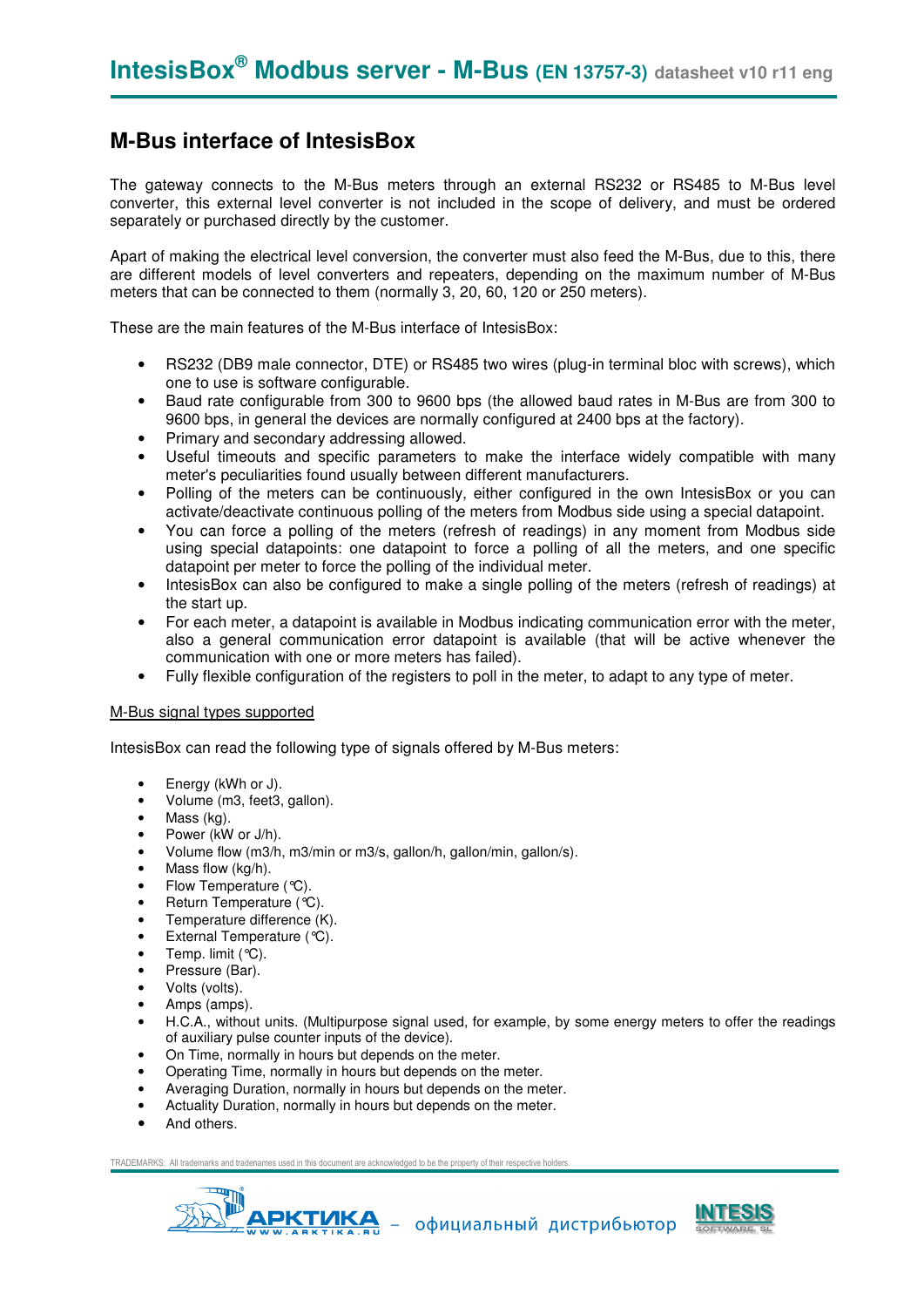# **Configuration tool**

| LinkBoxMB | Visual engineering tool, easy of use, for gateway's configuration and<br>$\bullet$<br>supervision compatible with Microsoft Windows operating systems, supplied<br>with the gateway free of charge.<br>Multi-window tool allowing to supervise simultaneously the communication<br>activity with both protocols (systems), real time values for all the signals<br>allowing to modify any value (very useful for test purposes), console window<br>showing debug and working status messages, and configuration windows to<br>configure all the gateway's parameters and signals.<br>Signals configuration in plain text files (tab separated) for easy and quick<br>configuration using Microsoft Excel (very useful in projects with a lot of points).<br>Allows configuring the gateway's parameters and signals while in off-line (not<br>connected to the gateway).<br>Connection to the gateway for download the configuration and supervision by<br>using serial COM port of the PC (serial cable supplied with the gateway).<br>Allows configuring all the external protocols available for IntesisBox® Modbus<br>series.<br>Upgrades for this software tool available free of charge whenever a new<br>protocol is added to the IntesisBox <sup>®</sup> Modbus series.<br>Multi-project tool allowing having in the engineer's PC the configuration for all<br>the sites with different IntesisBox <sup>®</sup> Modbus series gateways.<br>Multi-language tool, all the language-dependent strings are in a plain text file<br>$\bullet$<br>(tab separated) for easy modification or addition of new languages.<br>A list of system commands is available to send to the gateway for debugging<br>and adjust purposes (Reset, Date/time consultation/adjust, Firmware version |
|-----------|----------------------------------------------------------------------------------------------------------------------------------------------------------------------------------------------------------------------------------------------------------------------------------------------------------------------------------------------------------------------------------------------------------------------------------------------------------------------------------------------------------------------------------------------------------------------------------------------------------------------------------------------------------------------------------------------------------------------------------------------------------------------------------------------------------------------------------------------------------------------------------------------------------------------------------------------------------------------------------------------------------------------------------------------------------------------------------------------------------------------------------------------------------------------------------------------------------------------------------------------------------------------------------------------------------------------------------------------------------------------------------------------------------------------------------------------------------------------------------------------------------------------------------------------------------------------------------------------------------------------------------------------------------------------------------------------------------------------------------------------------------------------------------------|
|           | request).                                                                                                                                                                                                                                                                                                                                                                                                                                                                                                                                                                                                                                                                                                                                                                                                                                                                                                                                                                                                                                                                                                                                                                                                                                                                                                                                                                                                                                                                                                                                                                                                                                                                                                                                                                              |



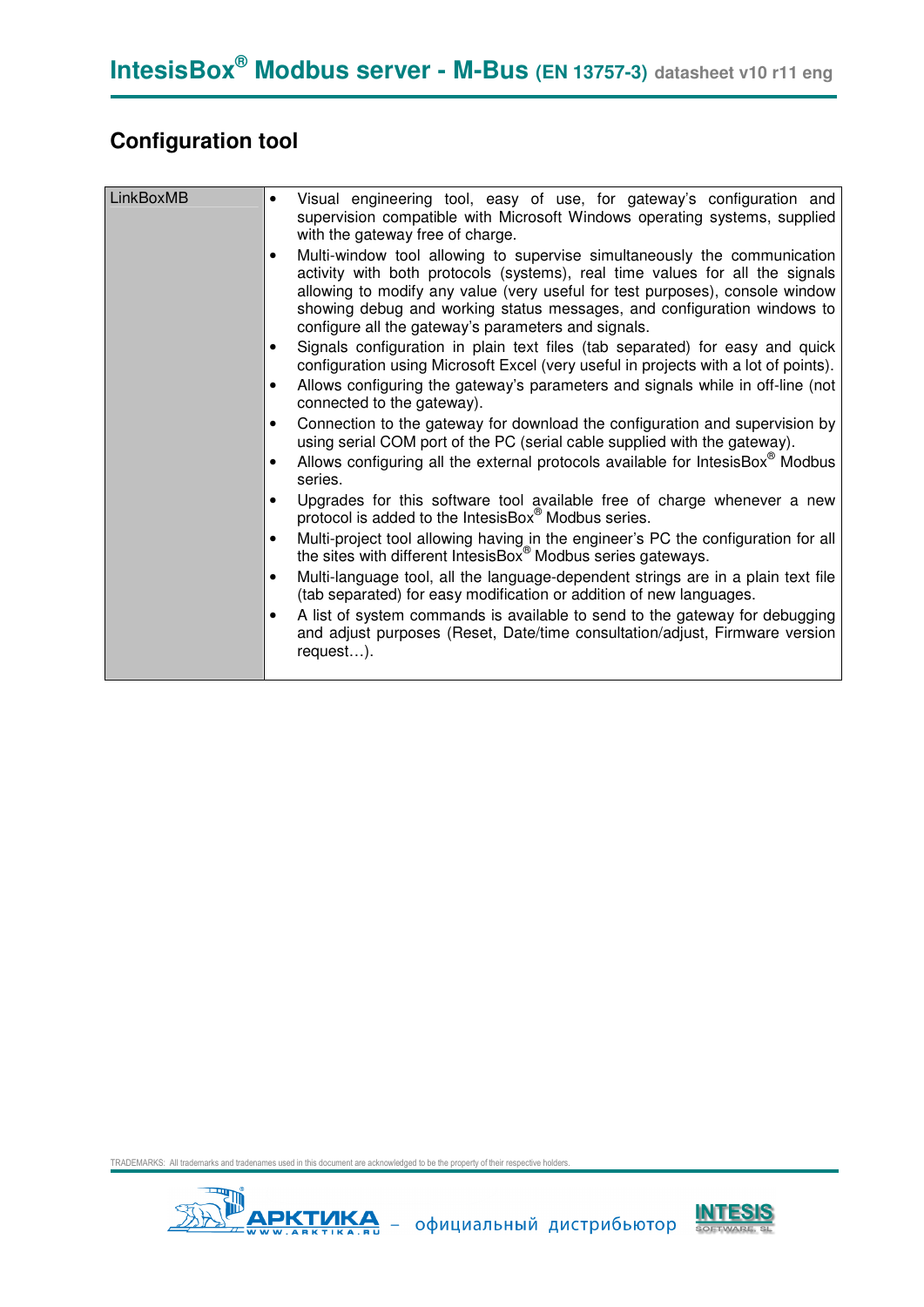### **Mechanical & Electrical characteristics**



| Enclosure             | Plastic, type PC (UL 94 V-0). Dimensions: 107mm x 105mm x 58mm. |
|-----------------------|-----------------------------------------------------------------|
| Color                 | Light Grey. RAL 7035.                                           |
| Power                 | 9 to 30Vdc +/-10% 2.4W.                                         |
|                       | 24Vac +/-10% 2.4VA.                                             |
|                       | Power connector is a 2 poles plug-in terminal block.            |
| Mounting options      | Desktop                                                         |
|                       | Wall                                                            |
|                       | DIN rail EN60715 TH35                                           |
| Modbus TCP port       | 1 x Ethernet 10BT (RJ45).                                       |
| Modbus RTU ports      | 1 x Serial RS232 (DB9 male DTE).                                |
|                       | 1 x Serial RS485 (Plug-in screw terminal block 2 poles).        |
| M-Bus ports           | 1 x Serial RS232 (DB9 male DTE).                                |
|                       | 1 x Serial RS485 (Plug-in screw terminal block 2 poles).        |
| <b>LED</b> indicators | 1 x power.                                                      |
|                       | 2 x serial port Modbus activity (Tx, Rx).                       |
|                       | 2 x serial port M-Bus activity (Tx, Rx).                        |
|                       | 2 x Ethernet port (LNK, ACT).                                   |
| Console port          | RS232. (DB9 female DCE).                                        |
| Configuration         | Via console port.                                               |
| Firmware              | Allows upgrades via console port.                               |
| Operational           | -40 °C to +70 °C                                                |
| temperature range     |                                                                 |
| Operational humidity  | 5% to 95%, non condensing                                       |
| range                 |                                                                 |
| Protection            | IP20 (IEC60529).                                                |
| RoHS conformity       | Compliant with RoHS directive (2002/95/CE).                     |
| Certifications        | <b>CE</b>                                                       |

1 Along with IntesisBox it is also supplied a standard DB9 male - DB9 female 1.8 m. cable for configuring and monitoring the<br>device using a PC via serial COM port. The configuration software LinkBoxMB (free of charge), compa operating systems, is also supplied with the device.